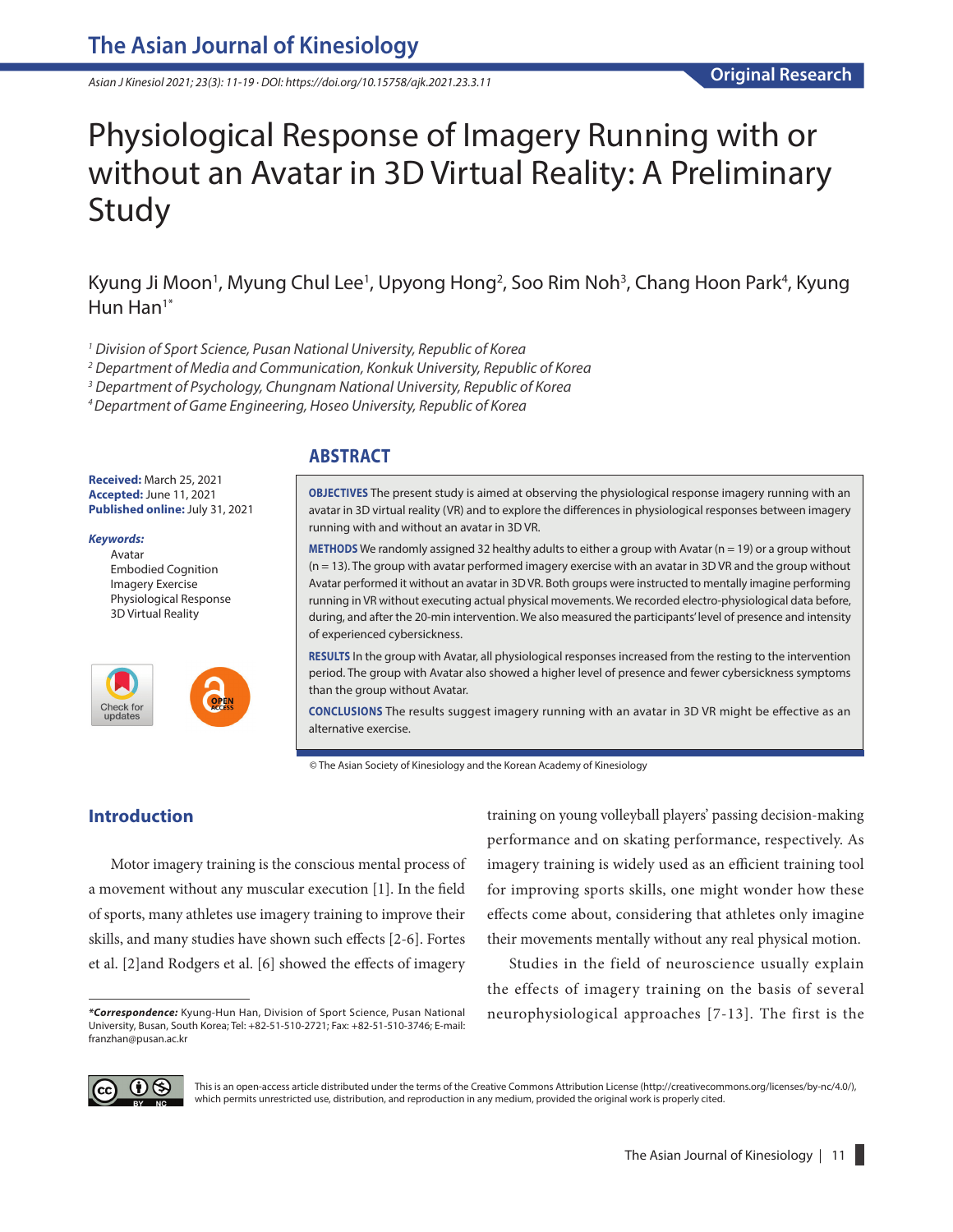psychoneuromuscular theory, which states that the muscles activated during motor execution are also activated during motor imagery [8]. The second approach is based on autonomic responses, postulating that imagery training may cause changes in autonomic activation, such as in respiration, heart rate, and skin conductance, in the similar way actual physical movements do [7]. The last approach uses the mirror neuron system to explain the effects of imagery training, suggesting that mirror neurons are activated for specific goaloriented behaviors, irrespective of whether the behaviors are produced by oneself or others [14]. Based on these three neurophysiological approaches, the effectiveness of imagery training can be neurophysiologically and physically validated.

This raises the question whether imagery training would be possible to apply for the general public as it is for athletes. To investigate this, we needed to change the concept of imagery "training" to that of imagery "exercise," because according to the mirror neuron system approach, mirror neurons react to object-oriented motor imagery and not simply to emotionally meaningful behavior [10, 14]. In this sense, the concept of "training" which for athletes means to improve some specific performance skill, cannot inspire the same motivation in members of the general public who do not need to undergo training like athletes. In contrast, the concept of "exercise" may strongly motivate them to use motor imagery, since people usually exercise with a personal goal in mind, such as losing weight, building muscle strength, or improving life satisfaction. Therefore, the current study used the concept of imagery exercise(running) instead of imagery training to verify the possibility of application of motor imagery for the general public.

Along with different levels of motivation, it is also important to consider how vividly participants imagine physical movements. Jeannerod [15] suggested that physiological response changes could be related to the vividness of the imagined movement. However, the vividness of imagery seems to differ between elite athletes and nonelite athletes. Eton, Gilner, and Munz [16] reported that non-elite athletes showed less vivid imagery than elite athletes. This means that for the general public, it might be even more difficult to go through only conscious mental rehearsals without actual physical movements. To overcome this problem, we used a virtual reality (VR) technology setup, which can dynamically present situations that are difficult to realize experimentally. We therefore developed an imagery running with an avatar in 3D VR, and the avatar in 3D VR played a role as motor imagery. Based on this, the present study is aimed at observing the physiological response in experience of imagery running with an avatar in 3D VR.

However, to ensure the effectiveness of VR technology, it is important to explore how effectively people get involved and immersed in motor imagery in 3D VR during the imagery running. Many studies with VR have focused on perspective and on the question whether first-person perspective (1PP) or third-person perspective (3PP) is more effective [17-21]. According to Kokkinara et al. [20], when participants were seated without physical movements and watched a walking virtual body, 1PP led to a higher sense of body ownership, walking, and agency than 3PP. However, their study focused on the participant's sense of illusory agency and not on kinesiological factors. Similar to the results of Kokkinara et al.'s study[20], other studies have reported that 1PP led to a much higher sense of embodiment and spatial presence during VR than 3PP, with most studies focusing on the relationship between gamification and VR technology [18, 22, 23]. Havranek et al. [22] also reported that during VR video gaming, participants showed higher ratings of spatial presence during a 1PP condition than during a 3PP condition.

In contrast to these findings, some other studies have reported that 3PP was more effective in VR than 1PP [19, 24, 25]. Galvan Debarba et al. [24] claimed that during full-body reaching tasks, 3PP can lead to a higher sense of embodiment into the virtual body. Huang et al. [19] also used a visual virtual environment for rehabilitation and found that 3PP was more effective in shifting weight. These previous studies show that 3PP can be more effective in situations where kinesiological effects are required, such as fitness, full-body reaching tasks, and rehabilitation, than in gaming situations. Particularly, in the present study, physical movements were not required to verify the effectiveness of motor imagery exercises with an avatar in 3D VR, and the participants were members of the general public, not athletes. Therefore, we hypothesized that a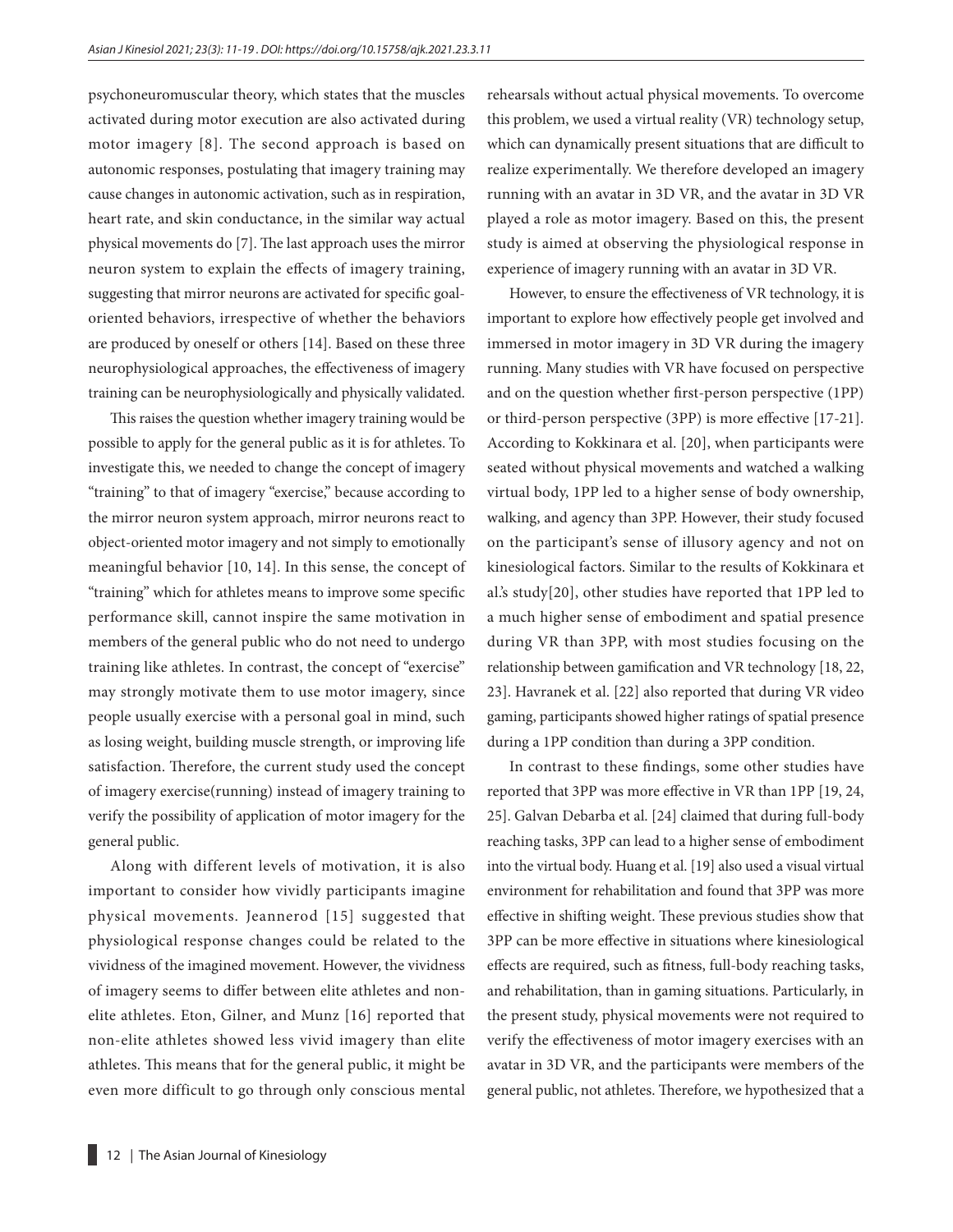3PP task would be more effective in the present study.

In human movement, it is considered that visualizing the motor imagery for the specific motion is important. This is because the motor system has the ability to copy and reproduce another's motion [26]. Therefore, when people experience movements from a 3PP, they are able to recognize them more accurately than when they experience movements from a 1PP [27]. Huang et al. [19] suggested that 3PP is more useful in rehabilitation than 1PP. Furthermore, in VR, 3PP leads to less simulator sickness than 1PP [28]. Therefore, in previous studies on the effect of different perspectives in VR, findings might have depended on the specific research purpose. In the present study, we additionally compared 3D VR imagery running with an avatar with 3D VR imagery running without an avatar to verify which perspective was more effective.

In sum, our main aim was to observe the physiological response of imagery running with an avatar in 3D VR. The second goal of this study was to examine the differences in physiological responses between imagery running with and without an avatar in 3D VR. Additionally, we also assessed differences in the level of perceived presence between imagery running with and without an avatar in 3D VR.

## **Methods**

#### **Participants**

This study recruited neurologically and physically healthy men and women aged between 19 and 35 years. Thirty-two participants were randomly assigned into either the group with Avatar (n = 19; mean age:  $22.57 \pm 2.26$  years, nine men, 10 women), who performed the imagery running with an avatar in 3D VR, or the group without Avatar ( $n = 13$ ; mean age:  $21.38 \pm 1.75$  years, five men, eight women), who performed the imagery running without an avatar in 3D VR. A total of 39 people were recruited at the beginning of experiment, with 20 assigned to the experimental group and 19 to the control group. Among them, one experimental group participant and three control group participants fell asleep during the experiment. Two additional control participants were eliminated due to motion sickness. In addition, data from one control participant was not collected due to technical problems, leaving 13 control group participants and 19 experimental group participants in the data analysis. The study was approved by Institutional Review Board (IRBPNU IRB/2018\_84\_HR) and written informed consent for study participation was obtained from all participants.

#### **Materials and Apparatus**

The 3D VR programs for both the with and without avatar groups used an HTC Vive VR (HTC Corporation, New Taipei City, Taiwan), which was composed of one head mounted display (HMD), a pair of hand controllers, and headphones, and the SteamVR Unity Plugin. The HMD in this study had a display resolution of  $1080 \times 1200$ .

The electro-physiological signal data was obtained by ProComp Infiniti (Thought Technology Ltd., Montreal, Canada) and the Biograph Infiniti Software system (version 6.5.0). Regarding the EMG sensor, The MyoScan-Pro sensor was used. Its active range is from 20 to 500 Hz. It can record SEMG(surface electromyography) signals of up to 1600 microvolts ( $\mu$ V), RMS. On the sensor, there is a small switch with three positions: 400N, 1600W and 400W. At the 400W or 400N positions, the sensor's amplitude scale is 400  $\mu$ V, which allows for a good resolution for most of the body's muscles. The larger body muscles can produce microvolt readings of up-to 1600 µV. The noise caused by heartbeat recording upper body muscles can be filtered out by moving the switch to the 400N (narrow bandwidth) position. In this position, the sensor will only be sensitive to frequencies between 100 and 200 Hz.

#### **Measurements**

To verify physiological responses, we obtained electro-physiological signal data from six channels: electrocardiography (ECG); electromyography (EMG) of the left side of the biceps brachii, rectus femoris, and lateral gastrocnemius; blood volume pulse (BVP); and skin conductance (SC).

For the immersion and stability of both 3D VR programs used in this study, we administered the Presence Questionnaire (PQ) [29] and the Simulator Sickness Questionnaire (SSQ)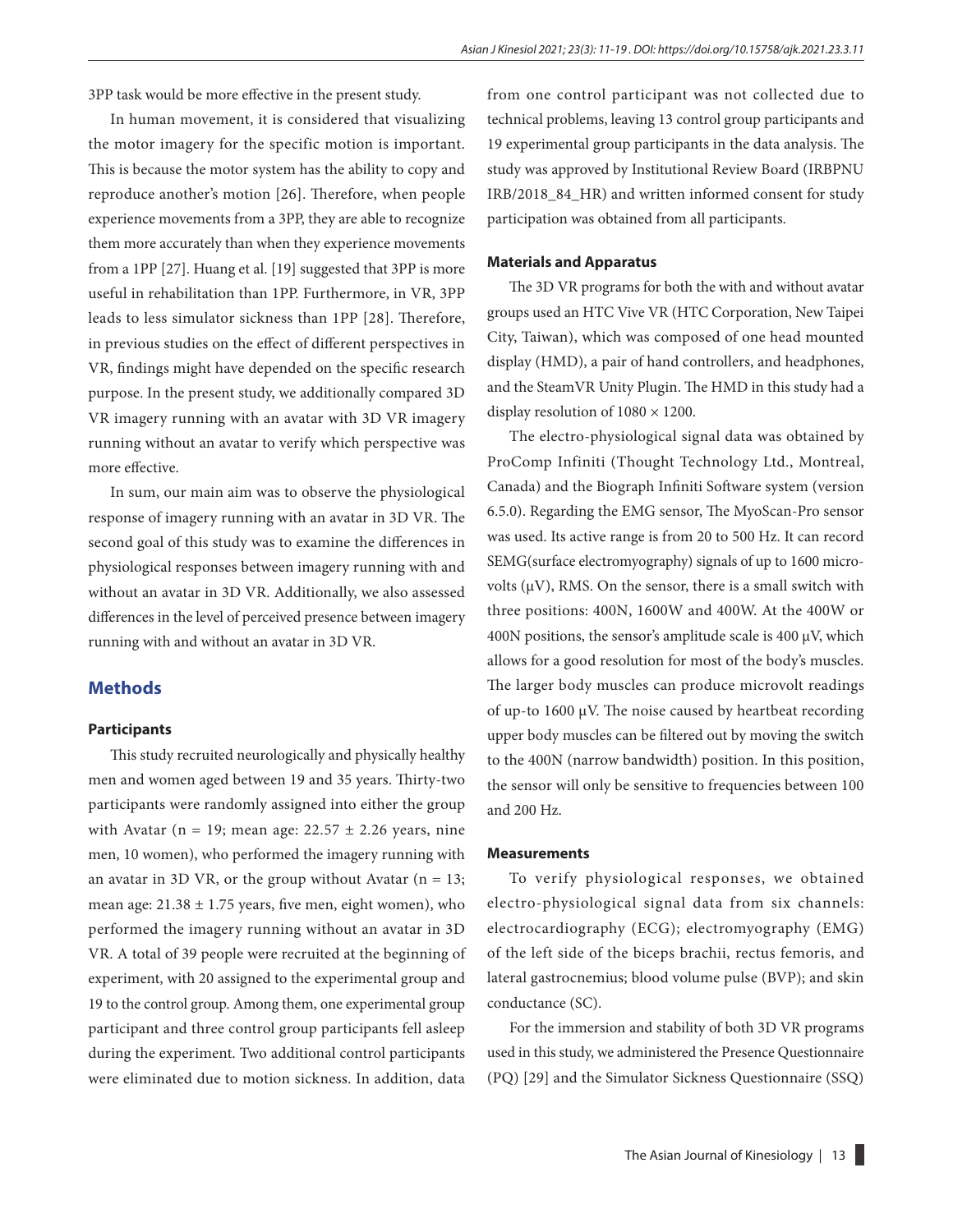[30], which were modified and translated to Korean.

#### **Intervention**

Both groups were instructed to mentally imagine that they were exercising in VR without executing any actual physical movements. The 3D VR programs used for both the two groups were implemented for 20 minutes.

As depicted in Figure 1A, the 3D VR program for the group with Avatar was an avatar jogging simulation. In this program, participants could select an avatar of the same sex and control the speed of the avatar with controllers. They were also able to hear the footsteps at the controlled speed of the avatar. Furthermore, before the intervention, the participants were instructed to focus on the avatar's leg movements. The 3D VR program for the group without Avatar was a jogging simulation with only tracks but no avatar, as shown in <Figure 1>. The group without Avatar did thus not select an avatar, control the speed of an avatar, hear the footsteps, and receive any further instructions.



**Figure 1.** The 3D VR running simulation. A) Running simulation for the group with Avatar. B) Running simulation for the group without Avatar.

#### **Procedure**

This study was performed as a single-blind, randomized controlled trial. Participants were recruited through advertisements on the PNU internet website. All participants took the first screening test by phone. After the first screening, participants who passed the inclusion criteria were asked to visit the laboratory. A total of thirty-two participants were randomly assigned to either the group with Avatar or the group without Avatar.

At the site visit for the experiment, the participants took the screening test again, and then they received general and detailed information for the study and completed the informed consent form. Before starting the experiment, they experienced the 3D VR program used in this study to verify symptoms of cybersickness for 5 minutes.

If participants had no problem with cybersickness symptoms, they took a rest for 15 minutes and then they attached electro-physiological sensors. For measuring the electro-physiological data, all participants went through an adaptation period (5 min), a pre-resting period before the intervention (5 min), the intervention period (20 min), and a post-resting period after the intervention (3 min). After this process, the PQ and SSQ were measured to verify the immersion and stability of the 3D VR programs.

#### **Statistical analysis**

All statistical procedures were conducted using IBM SPSS 22.0 for Windows (SPSS Inc., Chicago, IL, USA). All electrophysiological data were analyzed using repeated-measures analysis of variance (RM-ANOVA) with the factors *time* (three levels: pre-resting, intervention, post-resting) and *group* (two levels: with, without avatar). To compare mean differences in the PQ and SSQ scores between the two groups, independent *t*-tests were used.

## **Results**

Results of physiological responses are summarized in <Table 1>. For all electro-physiological data, the group with Avatar showed higher electro-physiological responses during the intervention (imagery running with an avatar in 3D VR) than during the pre- and post-resting periods before and after the intervention. Moreover, ECG and BVP findings were significantly different between the avatar with and without. The EMG findings showed medium effect sizes (partial η2 > .06) for a time-by-group interaction, although there were no statistically significant differences between the groups.

Results from the PQ and SSQ are summarized in <Table 2> In terms of the PQ, the group with Avatar  $(M = 160.21,$ *SD* = 22.55) showed higher levels of presence than the group without Avatar  $(M = 147.23, SD = 11.09)$ , although there was no significant difference between the two groups (*t*(30) = 1.91, *p* > .05). In terms of the SSQ, the group with Avatar showed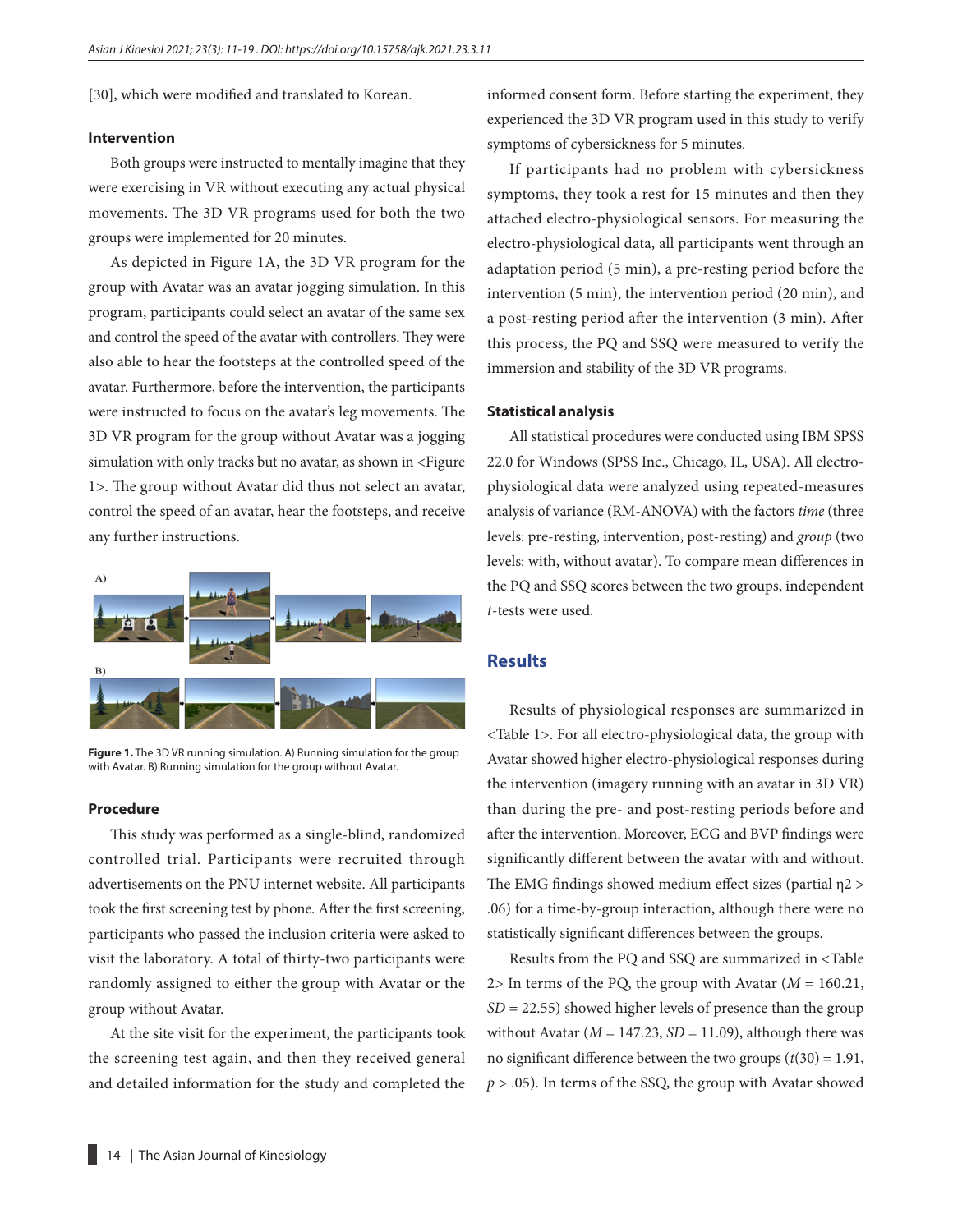| Table 1. Changes in electro-physiological responses |                             |                       |                              |                             |                              |                       |                      |                        |  |  |  |
|-----------------------------------------------------|-----------------------------|-----------------------|------------------------------|-----------------------------|------------------------------|-----------------------|----------------------|------------------------|--|--|--|
| <b>Variables</b>                                    | with Avatar                 |                       |                              | without Avatar              |                              |                       | <b>RM-ANOVA</b>      |                        |  |  |  |
|                                                     | <b>Pre-resting</b><br>M(SD) | Intervention<br>M(SD) | <b>Post-resting</b><br>M(SD) | <b>Pre-resting</b><br>M(SD) | <b>Intervention</b><br>M(SD) | Post-resting<br>M(SD) | Time<br>F(pn2)       | $T \times G$<br>F(pn2) |  |  |  |
| <b>ECG</b><br>(beats/min)                           | 74.37 (7.42)                | 81.24 (9.17)          | 75.91 (8.64)                 | 72.86 (6.15)                | 75.86 (6.23)                 | 75.22 (7.95)          | 24.09***<br>(.445)   | $6.11***$<br>(.169)    |  |  |  |
| EMG A (µV)                                          | 0.69(1.12)                  | 1.37<br>(1.52)        | 0.78(1.19)                   | 0.31(0.11)                  | 0.44<br>(0.26)               | 0.37(0.14)            | $4.57*$<br>(.132)    | 2.28<br>(.071)         |  |  |  |
| EMG B (µV)                                          | 3.20(10.35)                 | 5.89 (15.67)          | 6.00(16.71)                  | 0.47(0.93)                  | 0.62<br>(0.92)               | 0.35(0.60)            | 2.17<br>(.067)       | 2.16<br>(.067)         |  |  |  |
| EMG C (µV)                                          | 1.09(1.26)                  | 1.50<br>(1.53)        | 1.01(1.12)                   | 0.78(0.26)                  | 0.73<br>(0.15)               | 0.70(0.13)            | 2.41<br>(.074)       | 2.36<br>(.073)         |  |  |  |
| <b>BVP</b><br>(pulse/min)                           | 74.28 (7.29)                | 81.13 (9.46)          | 75.45 (8.32)                 | 72.69 (6.29)                | 75.76 (6.24)                 | 74.95 (7.68)          | 24.13***<br>(.446)   | $6.23***$<br>(.172)    |  |  |  |
| $SC(\mu s)$                                         | 1.47(1.31)                  | 2.75<br>(2.32)        | 3.28(2.63)                   | 0.50(0.22)                  | 1.00<br>(0.74)               | 2.42(2.54)            | $19.35***$<br>(.392) | 1.31<br>(.042)         |  |  |  |

*Note.* \**p* < .05, \*\**p* < .01, \*\*\* *p* < .001; *M* = Mean; *SD* = Standard Deviation; *F* = *F*-value; T × G = time × group interaction; pn2: partial eta squared; ECG: electrocardiography; EMG: electromyography, A: the left biceps brachii, B: the left rectus femoris, C: the left lateral gastrocnemius; BVP: blood volume pulse; SC: skin conductance.

| <b>Table 2.</b> Differences in PQ and SSQ scores between the avatar with<br>and without                                                                                                                                                                                                                                         |                      |                         |         |                 |  |  |  |  |  |  |
|---------------------------------------------------------------------------------------------------------------------------------------------------------------------------------------------------------------------------------------------------------------------------------------------------------------------------------|----------------------|-------------------------|---------|-----------------|--|--|--|--|--|--|
| <b>Variables</b>                                                                                                                                                                                                                                                                                                                | with Avatar<br>M(SD) | without Avatar<br>M(SD) | t-value | <i>p</i> -value |  |  |  |  |  |  |
| PO.                                                                                                                                                                                                                                                                                                                             | 160.21 (22.55)       | 147.23 (11.09)          | 1.91    | .065            |  |  |  |  |  |  |
| SSO                                                                                                                                                                                                                                                                                                                             | 4.68(4.01)           | 5.23(8.24)              | $-.25$  | .804            |  |  |  |  |  |  |
| $\mathcal{U}$ , $\mathcal{U}$ , $\mathcal{U}$ , $\mathcal{U}$ , $\mathcal{U}$ , $\mathcal{U}$ , $\mathcal{U}$ , $\mathcal{U}$ , $\mathcal{U}$ , $\mathcal{U}$ , $\mathcal{U}$ , $\mathcal{U}$ , $\mathcal{U}$ , $\mathcal{U}$ , $\mathcal{U}$ , $\mathcal{U}$ , $\mathcal{U}$ , $\mathcal{U}$ , $\mathcal{U}$ , $\mathcal{U}$ , |                      |                         |         |                 |  |  |  |  |  |  |

*Nean; SD* = Standard Deviation; **P** SSQ, Simulator Sickness. Questionnaire

fewer symptoms of cybersickness  $(M = 4.68, SD = 4.01)$  than the group without Avatar  $(M = 5.23, SD = 8.24)$ , but there was no statistically significant difference between the two groups  $(t(30) = -.25, p > .05)$ ; both groups showed few levels of cybersickness symptoms overall.

## **Discussion**

This study is aimed at observing the physiological response of imagery running with an avatar in 3D VR and to explore the differences between 1PP and 3PP conditions in terms of changes in physiological responses. The results of this study showed that (I) the imagery running with an avatar in 3D VR led to increased physiological response change patterns from the resting period to the intervention, similar to that seen in physical exercise; (II) the group with Avatar showed larger changes in physiological responses than the group without Avatar; and (III) the group with Avatar showed higher levels of presence in VR than the group without Avatar.

First, all physiological responses showed increases from the resting period to the intervention period in the group with Avatar, in which the participants performed the imagery running with an avatar in 3D VR. These results are in line with those of previous studies demonstrating the physiological effectiveness of motor imagery [31-33]. Papadelis et al. [33] reported that motor imagery training increased participants' heart rate and electromyographic activity. Furthermore, according to the psychoneuromuscular theory, muscles can be activated during motor imagery training without real physical movements [8]. Based on this theory, Guillot et al. [32] also reported the effectiveness of motor imagery without any actual movements on muscle activation. Considering the findings of previous studies, our imagery running with an avatar in 3D VR led to physiological effects similar to those reported for motor imagery training.

In addition, these increased physiological response change patterns are similar to the physiological response change patterns obtained with real physical exercise. When people exercise, they show increases in heart rate, muscle activity, and activation of the sympathetic nervous system compared to when they take a rest, and these increases decrease again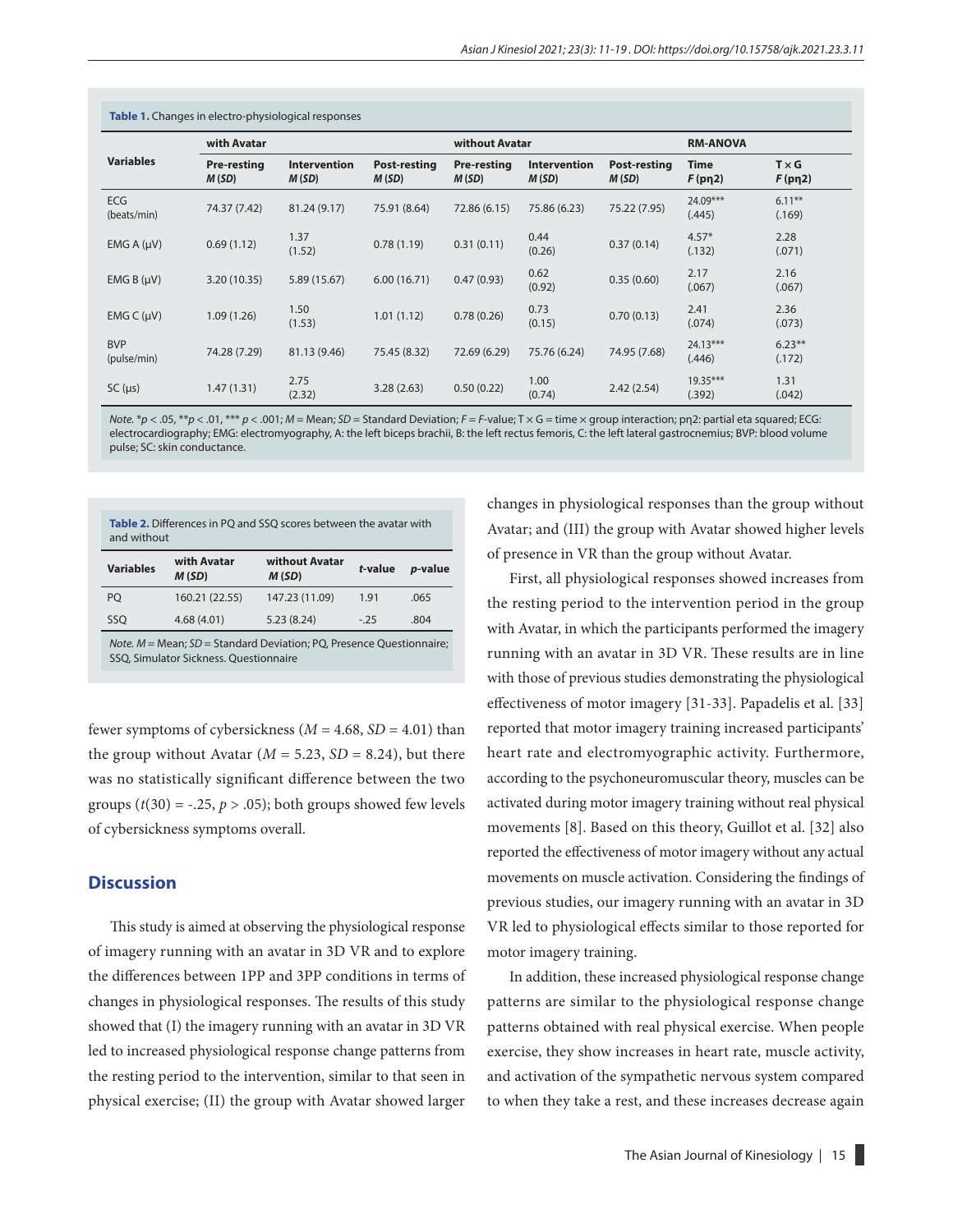during a rest period after the exercise. Our data show a similar physiological pattern, in that all physiological responses increased from the resting period before the intervention to the intervention period and in that the increases in ECG, biceps brachii, lateral gastrocnemius, and BVP values decreased again from the intervention period to the following resting period. Many previous studies have reported increases in physiological responses during physical activities or exercise periods compared to those at rest [34-39]. Serrador et al. [37] reported that mean heart rates and EMG activation were greater during a physically active state than during rest. Vargas et al. [39] also found increases in response changes from the period before the exercise to the exercise period in terms of skin wettedness. The results of the current study are thus partially in line with those of previous studies, even though the present study required participants to only mentally exercise using motor imagery without any real physical movements. This indicates that imagery running with an avatar in 3D VR leads to physiological response change patterns in the similar way real physical running does, which means that it can be applied as a new type of exercise.

Secondly, to observe the physiological response of being embodied into an avatar in 3D VR (3PP), we compared imagery running with an avatar in 3D VR to imagery running without an avatar in 3D VR (1PP). The group with Avatar that performed the imagery running with an avatar in 3D VR showed greater increases in ECG and BVP responses from the resting period to the intervention period than the group without Avatar that performed the imagery running without an avatar in 3D VR. Moreover, although there were no significant differences between the two groups in the present study, the effect sizes of all EMG values in the time-by-group interaction were greater than the medium size, and the EMG values in the group with Avatar showed greater increases in responses from the resting period to the intervention period than those in the group without Avatar. These results indicate that 3PP is more effective than 1PP in inducing physiological response changes similar to those observed with actual exercise. Jeannerod [15] stated that the vividness of imagery is important to induce physiological responses. Vergeer and Roberts [40] also suggested that movement imagery could be

16 | The Asian Journal of Kinesiology

effective for improving physiological effects by increasing the vividness of the imagery. In agreement with previous studies, the present study also shows that imagery running from a 3PP induced greater physiological response changes than imagery running from a 1PP. This suggests that in the absence of physical movements, presenting motor imagery with an avatar in 3D VR improved the vividness of the motor imagery. This presumably made it easier for the group with Avatar to understand the motion, to feel a sense of embodiment, and to only mentally execute the exercise without actual movements.

In the PQ assessment, the group with Avatar showed a higher level of presence in VR than the group without Avatar, although there was no significant difference between the two groups. This is inconsistent with the findings of previous studies that showed higher effectiveness for the 1PP than for the 3PP [18,20,22,23]. The fact that some previous studies were related to gaming might explain some of the differences between the present findings and previous findings. In the present study, it was important for participants to feel embodied into the motor imagery to understand and learn the kinesiological movements. This is why the vividness of the imagery was relevant and why the imagery running with an avatar in 3D VR was more effective than that without an avatar in 3D VR. This finding is therefore partially in line with those of previous studies on kinesiological effects that showed higher effectiveness of the 3PP than the 1PP [19,24,25]. Especially, according to Kokkinara et al. [20], although the authors showed the effectiveness of the 1PP in illusions of body ownership and agency compared with the 3PP, their participants initially saw the avatar's whole body through a mirror in a virtual environment, watching the avatar walking from a 1PP. This suggests that there were effects of the 1PP on the participants' experience of illusory agency since participants firstly understood the whole virtual body by showing the virtual body through the mirror in the VR before performing the program from a 1PP. Therefore, this finding indicates that presenting motor imagery from a 3PP can be more effective for the participant's sense of embodiment and presence when there are no actual physical movements. However, we found no significant difference between the two groups in the PQ score, which is probably due to our small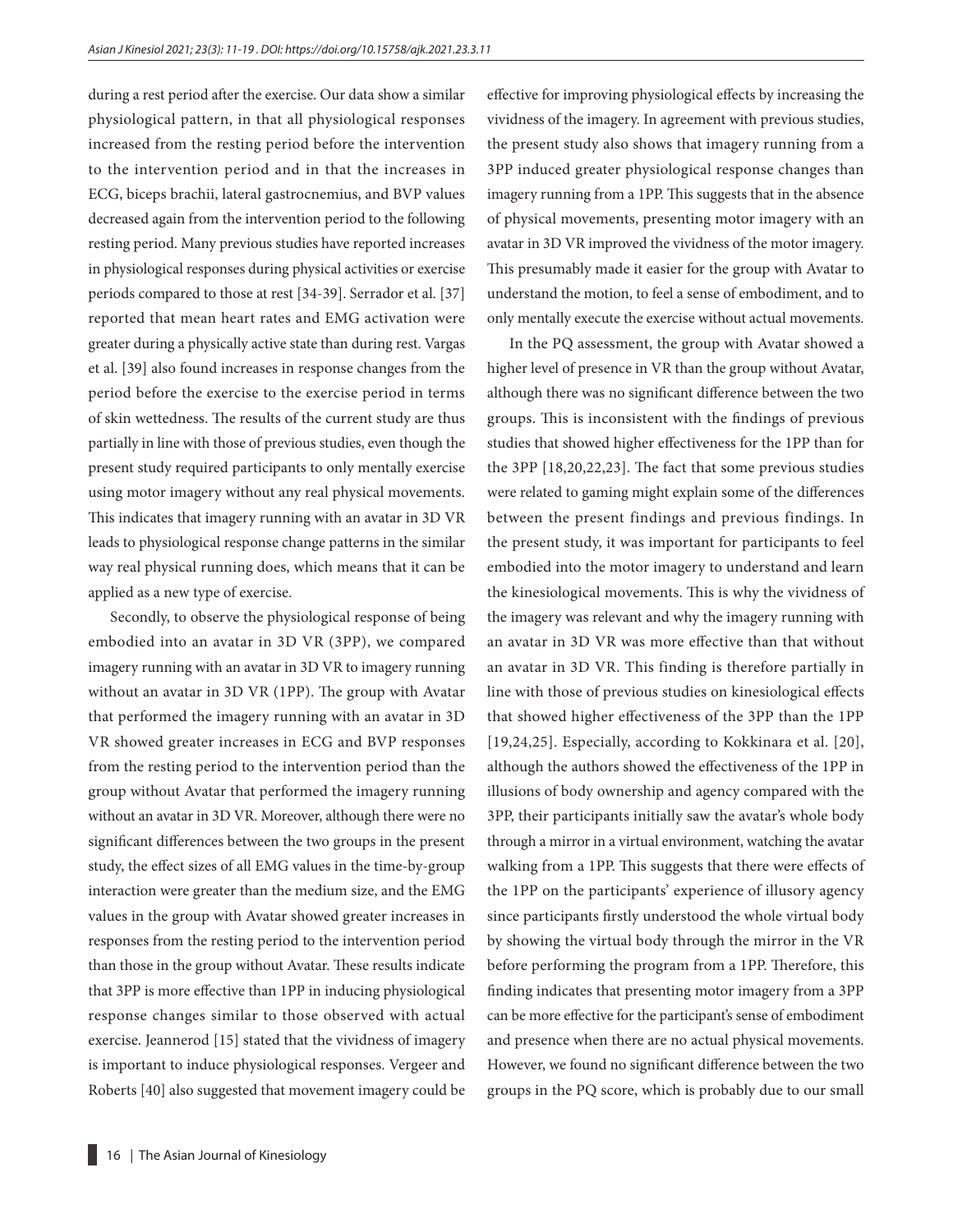sample size. Therefore, future studies with larger sample sizes are necessary to further investigate this issue.

The SSQ assessment showed no significant difference between the two groups. Both groups showed few levels cybersickness symptom, which means that both 3D VR programs used in this study are safe to use and do not induce cybersickness.

In conclusion, this study demonstrates the physiological response of imagery running with an avatar in 3D VR and shows significant differences between the 1PP and 3PP. Furthermore, we demonstrate the effectiveness of imagery running with an avatar in 3D VR in terms of the level of presence in VR compared to that of imagery without an avatar in 3D VR. This is the first study to address the usability of a combination of motor imagery and 3D VR technology in members of the general public as an alternative exercise. Contrary to previous studies on imagery training, this study complemented imagery training with VR technology and observed its physiological response while also comparing 1PP and 3PP. Furthermore, this is also the first study to adapt the concept of imagery exercise used in athletes to one of imagery training to make the motor imagery approach useful for the general public.

Notwithstanding the intriguing results of the current study, it has some limitations. Since this study had a small sample size, which makes it difficult to generalize its findings, further research with larger sample sizes is needed to validate the study findings. In Addition, the difference in physiological response by sex was not observed because the sex ratio was not matched and the physiological characteristics of subjects were not collected. This study observed the physiological response of only one 20-minute experience, then further studies are needed to verify the long-term effectiveness of imagery running with an avatar in 3D VR in terms of physiological responses.

### **Acknowledgments**

This work was supported by the National Research Foundation of Korea (NRF) grant funded by the Korea government(MSIT) (No. 2017R1C1B5018351) and by the Ministry of Education of the Republic of the Korea and National Research Foundation of Korea(NRF-2018S1A5B6069474).

## **References**

- 1. Grabherr L, Jola C, Berra G, Theiler R, Mast FW. Motor imagery training improves precision of an upper limb movement in patients with hemiparesis. NeuroRehabilitation. 2015; 36(2):157-166.
- 2. Fortes LS, Freitas-Júnior CG, Paes PP, et al. Effect of an eight-week imagery training programme on passing decision-making of young volleyball players. Int J Sport Exerc Psychol. 2018; 18(9):120-128.
- 3. Fortes LD, Almeida SS, Nascimento Junior JRAD, Vieira LF, Lima-Júnior D, Ferreira MEC. Effect of motor imagery training on tennis service performance in young tennis athletes. Rev Psicol Deporte. 2019; 28(1):157-168.
- 4. Lee CY, Lee SK, Song JH. The effects of imagery training on shooting and penalty shot of ice hockey players. KJSS. 2008; 19(4):204-213.
- 5. Robin N, Dominique L, Toussaint L, Blandin Y, Guillot A, Her ML. Effects of motor imagery training on service return accuracy in tennis: The role of imagery ability. International Journal of Sport and Exercise Psychology. 2007; 5(2):175-186.
- 6. Rodgers W, Hall C, Buckolz E. The effect of an imagery program on imagery ability, imagery use, and figure skating performance. J Appl Sport Psychol. 1991; 3(2):109-125.
- 7. Decety J. The neurophysiological basis of motor imagery. Behav Brain Res. 1996; 77:45-52.
- 8. Driskell JE, Copper C, Moran A. Does mental practice enhance performance? J Appl Psychol. 1994; 79(4):481- 492.
- 9. Gerardin E, Sirigu A, Lehéricy S, et al. Partially overlapping neural networks for real and imagined hand movements. Cereb Cortex. 2000; 10(11):1093-1104.
- 10. Li L, Wang J, Xu G, Li M, Xie J. The study of objectoriented motor imagery based on EEG suppression. PLoS One. 2015; 10(12):e014456.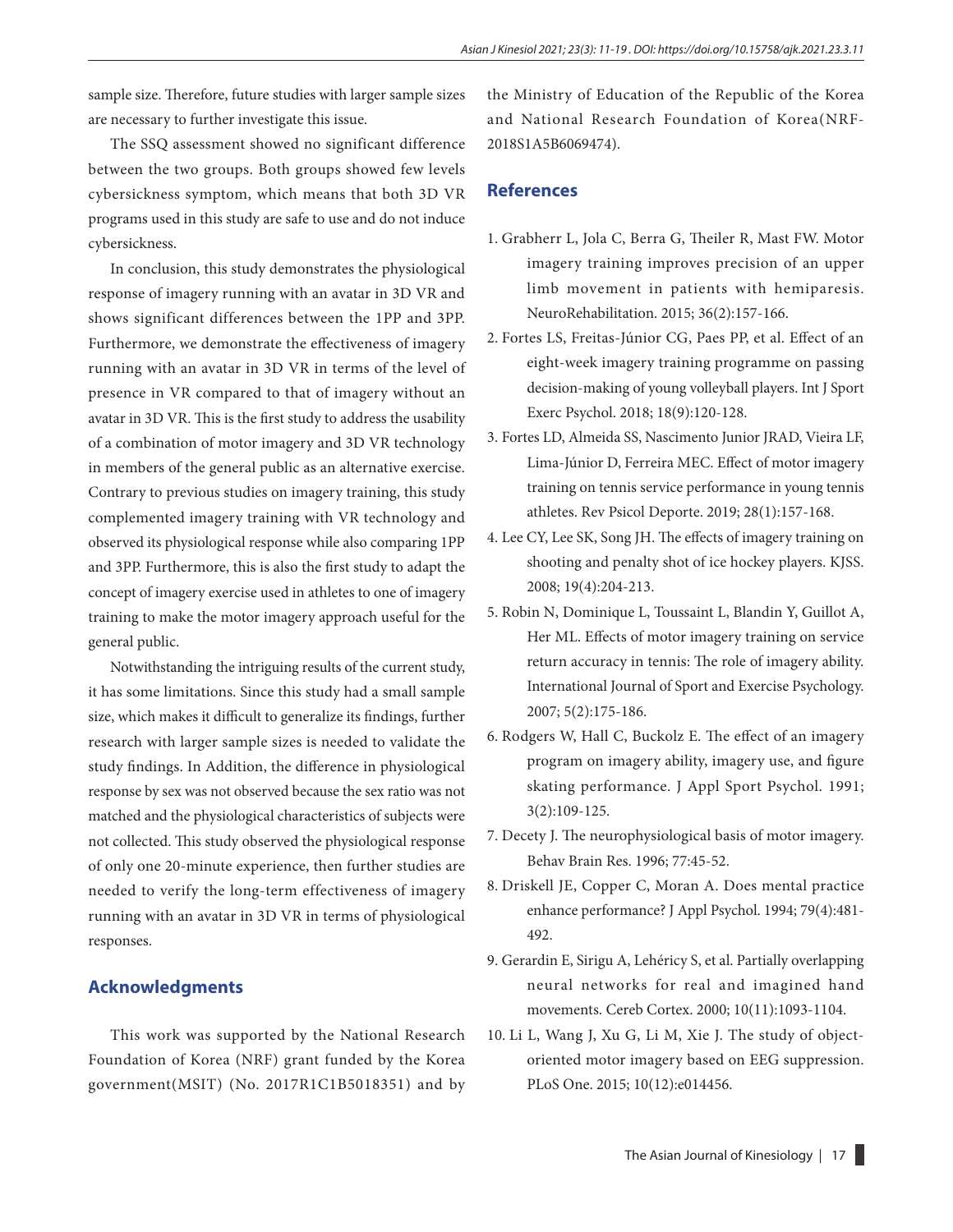- 11. Mulder T, Zijlstra S, Zijlstra W, Hochstenbach J. The role of motor imagery in learning a totally novel movement. Exp Brain Res. 2004; 154:211-217.
- 12. Munzert J, Lorey B, Zentgraf K. Cognitive motor processes: The role of motor imagery in the study of motor representations. Brain Res Rev. 2009; 60(2):306-326.
- 13. Silva S, Borges L, Santiago L, Lucena L, Lindquist AR, Ribeiro T. Motor imagery for gait rehabilitation after stroke. Cochrane Database Syst Rev. 2018; 2015(5):CD013019.
- 14. Aziz-Zadeh L, Ivry RB. The human mirror neuron system and embodied representations. Adv Exp Med Biol. 2009; 629:355-376.
- 15. Jeannerod M. The representing brain: Neural correlates of motor intention and imagery. Behav Brain Sci, 1994; 17(2):187-245.
- 16. Ethon DT, Gilner FH, Munz DC. The measurement of imagery vividness: A test of the reliability and validity of the vividness of visual imagery questionnaire. Journal of Mental Imagery, 1998; 22(3-4):125-136.
- 17. Falconer CJ, Slater M, Rovira A, et al. Embodying compassion: A virtual reality paradigm for overcoming excessive self-criticism. PLoS One. 2014; 9(11):e111933.
- 18. Gorisse G, Christmann O, Amato EA, Richir S. Firstand third-person perspectives in immersive virtual environments: Presence and performance analysis of embodied users.Front Robot AI. 2017; 4:33.
- 19. Huang CH, Pei C, Sun TL. Influence of the perspectives on the movement of one-leg lifting in an interactivevisual virtual environment: A pilot study. PLoS One. 2016; 11(9):e0163247.
- 20. Kokkinara E, Kilteni K, Blom KJ, Slater M. First person perspective of seated participants over a walking virtual body leads to illusory agency over the walking. Sci Rep. 2016; 6(1):1-11.
- 21. Salamin P, Tdi T, Blanke O, Vexo F, Thalmann D. Quantifying effects of exposure to the third and firstperson perspectives in virtual-reality-based training. IEEE Transactions on Learning Technologies. 2010; 3(3):272-276.
- 22. Havranek M, Langer N, Cheetham M, Jäncke L. Perspective

and agency during video gaming influences spatial presence experience and brain activation patterns. Behav Brain Funct. 2012; 8(1):34.

- 23. Ishiguro T, Suzuki C, Nakakoji H, Funagira Y, Takao M. Immersive experience influences eye blink rate during virtual reality gaming. Pol Psychol Bull. 2019; 50(1):49- 53.
- 24. Galvan Debarba H, Molla E, Herbelin B, Boulic R. Characterizing embodied interaction in First and Third Person perspective viewpoints. Proceedings of 2015 IEEE Symposium on 3D User Interfaces (3DUI). 2015; 67–72.
- 25. Lugrin JL, Landeck M, Latoschik ME. Avatar embodiment realism and virtual fitness training. Proceedings of 2015 IEEE Virtual Reality (VR). 2015; 225-226.
- 26. Shiffrar M, Heinen T. Athletic ability changes action perception: Embodiment in the visual perception of human movement. German Journal of Sport Psychology. 2010; 17(4):130-142.
- 27. Prasad S, Shiffrar M. Viewpoint and the recognition of people from their movements. J Exp Psychol Human, 2009; 35(1):39-49.
- 28. Monteiro D, Liang HN, Xu W, Brucker M, Nanjappan V, Yue Y. Evaluating enjoyment, presence, and emulator sickness in VR games based on first-and third-person viewing perspectives. Comput Animat Virt W. 2018; 29(3-4):e1830.
- 29. Witmer BG, Singer MJ. Measuring presence in virtual environments: A presence questionnaire. Presence, 1998; 7(3):225-240.
- 30. Kennedy RS, Lane NE, Berbaum KS, Lilienthal MG. Simulator sickness questionnaire: An enhanced method for quantifying simulator sickness. Int J Aviat Psychol. 1993; 3(3):203-220.
- 31. Bakker FC, Boschker MS, Chung T. Changes in muscular activity while imagining weight lifting using stimulus or response propositions. J Sport Exerc Psychol. 1998; 20(3):313-324.
- 32. Guillot A, Lebon F, Rouffet D, Champely S, Doyon J, Collet C. Muscular responses during motor imagery as a function of muscle contraction types. Int J